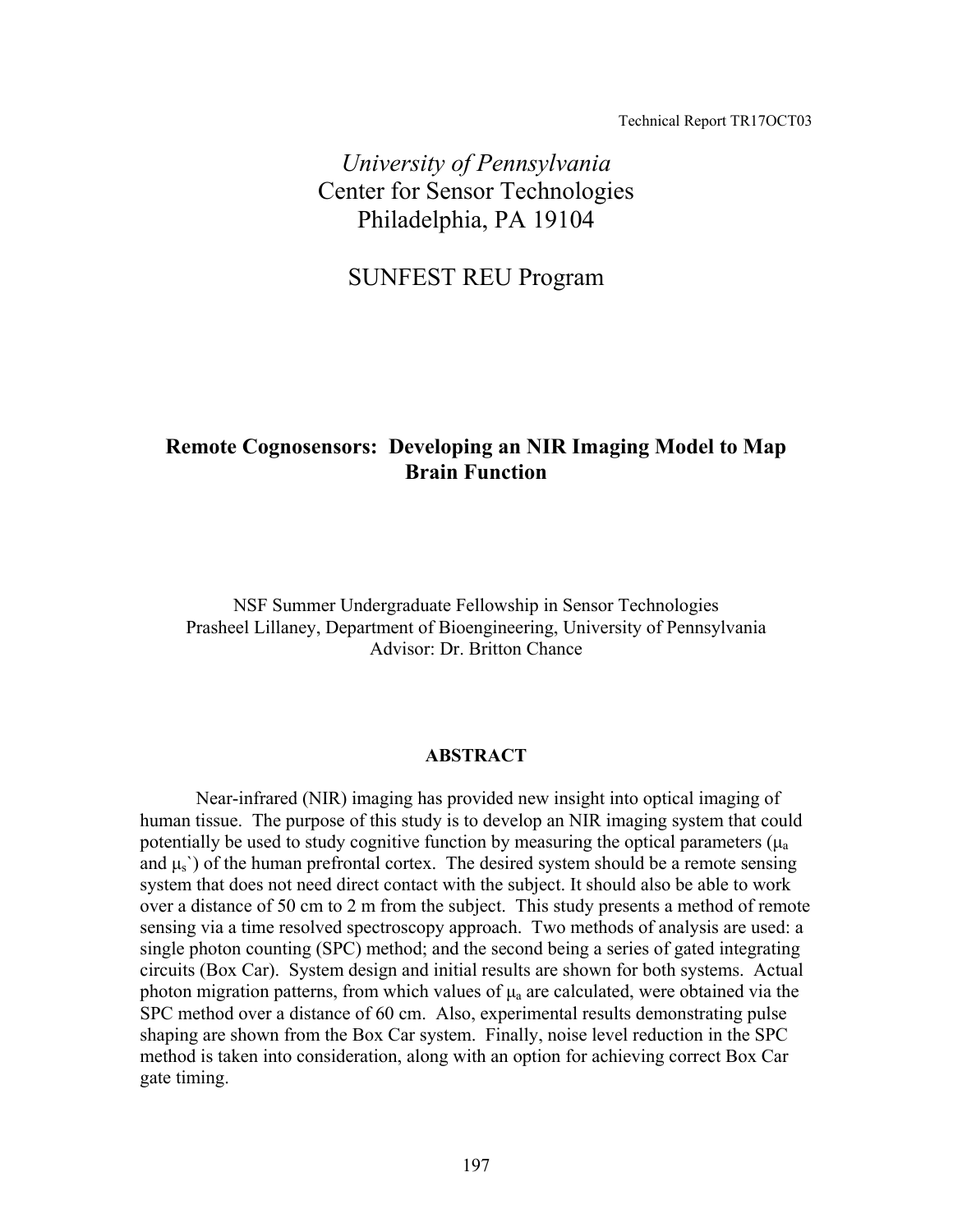## **Table of Contents**

| <b>Introduction</b>                                                                           | $\overline{\mathbf{3}}$ |
|-----------------------------------------------------------------------------------------------|-------------------------|
| <b>Background</b>                                                                             |                         |
| Time Resolved Spectroscopy (TRS) and Time Correlated Single Photon<br><b>Counting (TCSPC)</b> | $\overline{\mathbf{4}}$ |
| <b>Continuous Wave (CW) Cognosensor</b>                                                       | 5                       |
| <b>TRS Contact Sensor</b>                                                                     | 6                       |
| <b>Proposed Model</b>                                                                         | 6                       |
| <b>System Design</b>                                                                          |                         |
| <b>Analysis by conventional TRS</b>                                                           | $\overline{7}$          |
| <b>Analysis by Box Car Detectors</b>                                                          | 8                       |
| <b>Experimental Results</b>                                                                   |                         |
| <b>TRS Results</b>                                                                            | 10                      |
| <b>Initial Box Car Results</b>                                                                | 12                      |
| <b>Discussion and Conclusions</b>                                                             | 13                      |
| <b>Recommendations</b>                                                                        | 14                      |
| Acknowledgements                                                                              | 14                      |
| <b>Appendices</b>                                                                             | 15                      |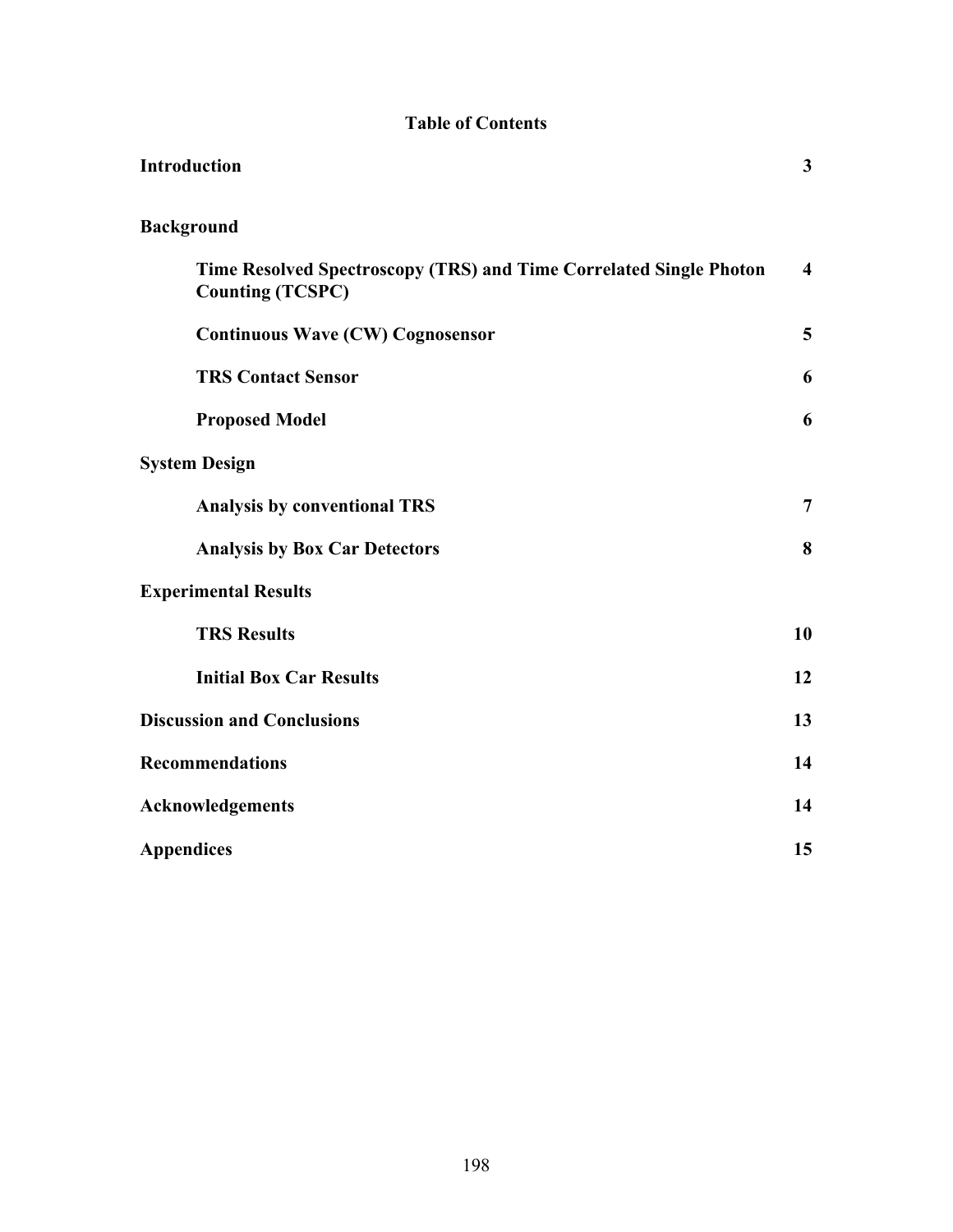## **1. INTRODUCTION**

Human brain function imaging plays a crucial part in determining how the brain works under different conditions. Using techniques such as magnetic resonance imaging and computed tomography scans, it is possible to see different areas of the brain "activate" as a test subject is asked to solve a puzzle or recognize a familiar face. Another technique uses near-infrared (NIR) imaging to try to determine the optical parameters  $\mu_a$  and  $\mu_s$ , which have been shown to correlate to blood volume and oxygenation in human tissue [1].

 One of the current NIR methods uses a multi-source, multi-detector array placed in a plastic holder. The holder itself is held in place over the forehead with the use of Ace bandages and Velcro straps. As a result when the subject moves his forehead the placement of the source/detector network shifts slightly relative to the subject's forehead. These movements lead to outlier signals and questions about the reproducibility of the experiment, mainly how well the source/detector array can be replaced over hundreds of trials [2].

Two ideas have been proposed to avoid these problems with head movement during testing. The first minimizes the electronic devices that would be attached to the subject's forehead. Complementary metal-oxide semiconductor (CMOS) technology could be used to minimize the detectors to about the size of a quarter. The detectors could then be placed in any fashion around a central light source (see Figure 1). The whole configuration could be held in place with one bandage tied around the head, and any motion artifacts found in the previous system would be minimized. The detectors would then transmit the data to a remote source where they could be monitored [2].



Figure 1 **–** The small light source is denoted in red and the detectors are shown in blue. The whole system transmits data to a remote source shown to the right [2].

In the second approach, the source and detector are placed anywhere from 50 cm to several meters from the subject. The source is focused through a lens onto the subject. A Fresnel lens then captures the reflected and diffuse photons and focuses them onto a photomultiplier tube (PMT). In this setup, the source would be placed at approximately a 10-degree angle with respect to the subject [2].

This paper will address the design and testing of the above non-contact system. The following sections will focus on the background pertaining to the analysis of the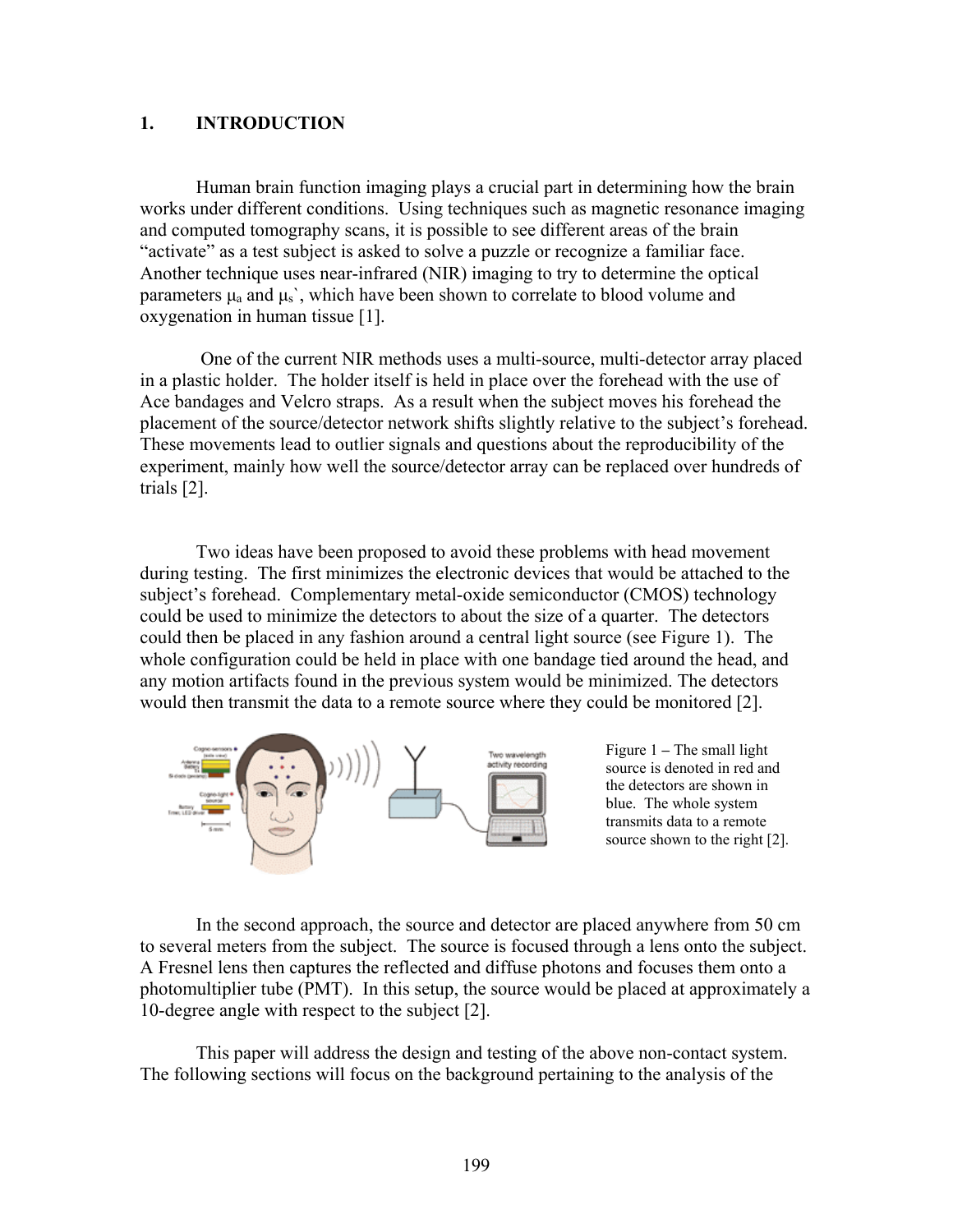PMT signal, the design and layout of the non-contact system, experimental results, conclusions, and recommendations for future work.

## **2. BACKGROUND**

## **2.1 Time Resolved Spectroscopy (TRS) and Time Correlated Single Photon Counting**



Figure 2 **-** This is a block diagram for the TRS system showing the progression of the signal through the different components. The CFD, TAC, and MCA can all be bought on an integrated board that can be inserted into a PC so that the photon migration pattern can be displayed in real time as the voltage from the TAC is put into memory by the MCA.

The initial approach used to analyze the PMT signal will be a Time Correlated Single Photon Counting method. The basic principle is that for every pulse from the laser many photons are released into the subject. The job of the PMT, Constant Fraction Discriminator (CFD), and Time to Amplitude Converter (TAC) system is to measure the amount of time each photon takes to arrive at the detector (PMT) with respect to the original excitation event. Once the optical signal arrives at the photo-cathode of the PMT, it triggers the release of electrons that are then cascaded down a series of dynodes to amplify the signal. The signal then arrives at the anode and is then fed into the CFD. The time that it takes the signal to travel from the photo-cathode to the anode is known as the transit time, and as this time becomes shorter the time resolution of the whole system increases [3].

The PMT signal that comes out of the anode still has considerable amplitude jitter and as a result must be sent to the CFD. The CFD creates a constant amplitude pulse for every PMT pulse that is over a certain minimum voltage. The CFD accomplishes this via a system of delays and inverters [see Appendix A]. The data from CFD is then fed into the stop input of the TAC, while the trigger signal from the laser

driver is fed into the start input after it travels through a variable delay line. The TAC starts a voltage ramp when it receives the start signal and stops the voltage ramp when it receives the stop signal. Thus the TAC directly correlates time to voltage [see Appendix B]. The output of the TAC is fed into a counter, mainly to check whether the signal is reasonable, and into a multi-channel analyzer (MCA). The MCA converts the output voltage of the TAC into a histogram that displays photon counts versus time (ns), where the time corresponds to how long it took the PMT to detect a photon relative to the time of laser excitation. The photons that diffused farther into the subject would take a longer time to be detected, and as a result the histogram would show a photon migration pattern.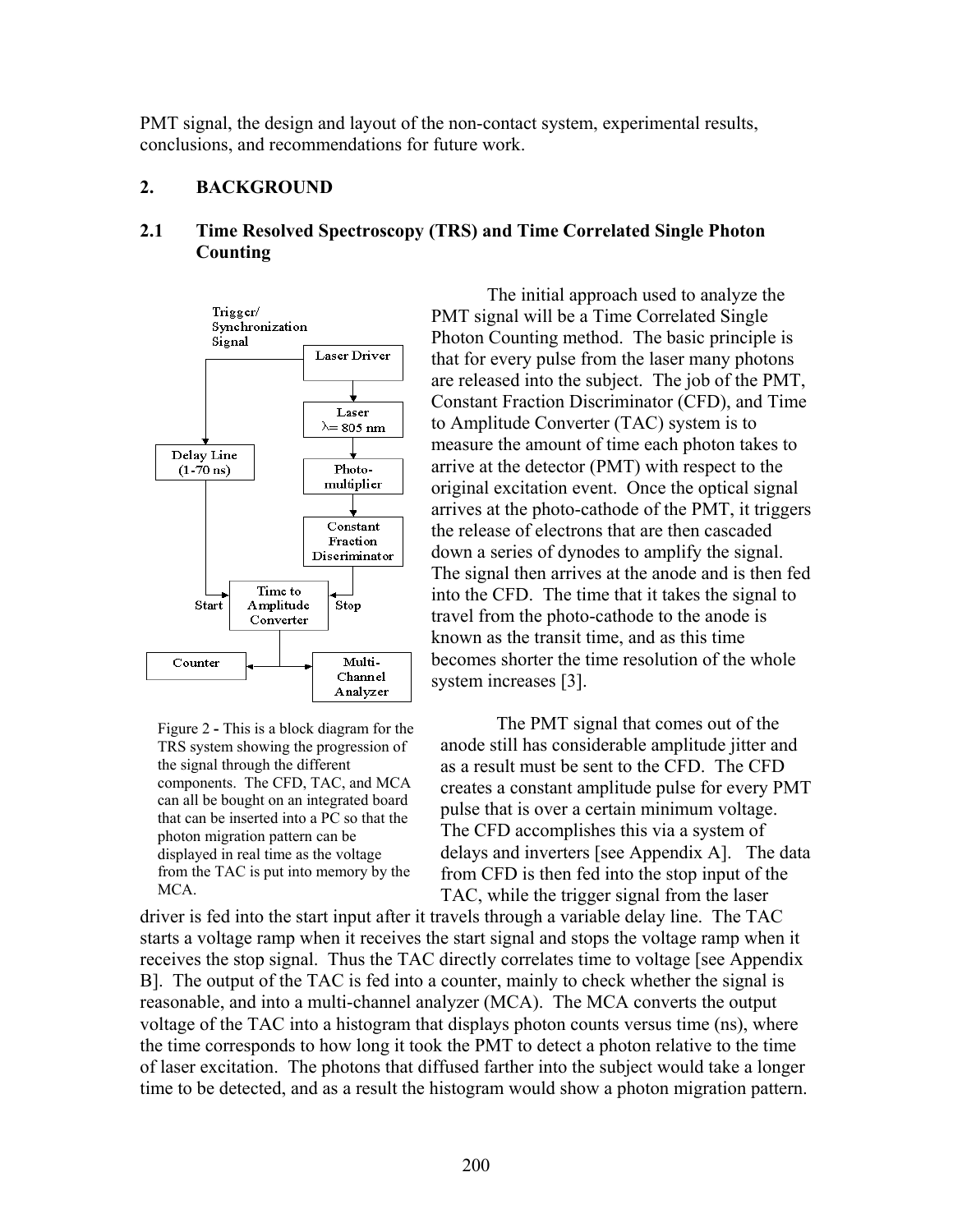The slope of this photon migration is directly related to the absorption coefficient  $(\mu_a)$  by the Patterson-Chance-Wilson equation ( $\mu_a * c$  = slope, where c is the speed of light) [2].

#### **2.2 Continuous Wave (CW) Cognosensor**

Previous work has shown that NIR imaging offers insight into muscle activation and, more importantly, cognitive function. Several systems have used the continuous



wave (CW) model, where a constant intensity of light is put into the tissue and the intensity of light leaving the surface of the tissue is recorded [4]. In experiments focusing on skeletal muscle activation resulting from increased load, it was shown that the 730 nm

Figure 3 **–** Illustration of 730, 850 nm NIR signals of skeletal muscle during exercise [5].

NIR signal decreased because of increased deoxy-hemoglobin (Hb), whereas the 850 nm NIR signal increased because of decreased oxy hemoglobin  $(HbO<sub>2</sub>)$ . Furthermore, once the exercise was stopped the signals began to approach their original values as a result of re-oxygenation (see Figure 3).

Other NIR experiments done with similar instrumentation have shown interesting signals relating to subject behavior. Histograms can be created for numerous positions on the subject's forehead, and data can be collected on activation in those areas over a large number of trials. Interestingly, it has been shown that when a subject lies there is far more activation than when the subject is telling the truth (see Figure 4). It is important to remember, however, that since different people have different characteristic activation patterns results cannot be compared across subjects [2].



Figure 4 – Illustration of the fact that there is more activation in the prefrontal cortex when a subject lies when compared to the response when the subject tells the truth [2].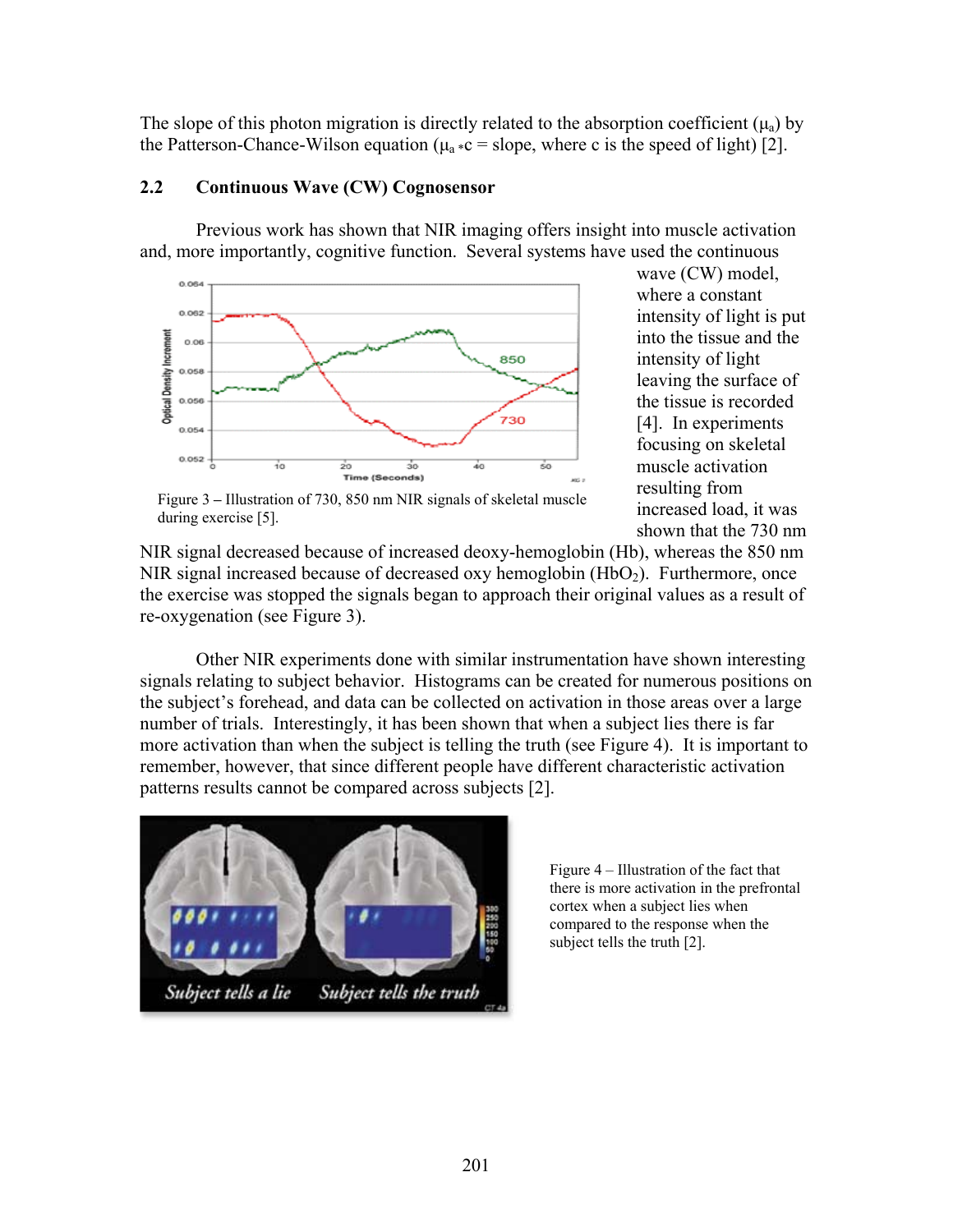#### **2.3 TRS Contact Sensor**

The obvious question that arises about the non-contact system is not whether it is possible to get signals similar to those shown above, but whether the system is sensitive enough to detect changes in the optical parameters for a dynamic system such as human tissue. This difficult question can be partially answered by results from a previous TRS contact model (see Figure 5). In this setup the signal from the detector was fed into a single photon counting system (SPC) that had all the components integrated on to one board. The board had two inputs, one for the detector signal and the other for the trigger signal from the source, which in this case was a 780/830nm, 40µW laser driven at 5 MHz. Results from the experiment demonstrated that quantification of absorption changes were accurate to  $10^{-3}$  cm<sup>-1</sup> with sensitivity to  $10^{-4}$  cm<sup>-1</sup>. Moreover, these results were mainly limited by laser instability [6]. The task remains to replicate these results for the remote condition, but at least it is known that the TRS system can provide the abovementioned degree of sensitivity and accuracy.



Figure 5 **-** The laser source is shown to the top left of the diagram. It is fed into the optical switch allowing for variation of source position on the subject's forehead. The detector signal is then fed into the SPC-300 board shown to the bottom right. The results from the multichannel analyzer (MCA) on the board can be displayed o a PC [6].

#### **2.4 Proposed Model**

The model that will be used to carry out the experiment will have the subject at a distance of approximately 50 cm from the source and detector. The source will be put at an angle of roughly 10 degrees with respect to the detector. Focusing the source through a lens is optional and will be done if the signal on the detector side is too weak to recognize. The detector will be placed 10-15 cm behind a Fresnel lens, which will collect the diffuse photons returning from the subject and focus them onto the PMT fiber. The signal from the PMT will be fed into either a TRS system or a Box Car detector (see Figure 6) . (Additional details are provided in section 3.)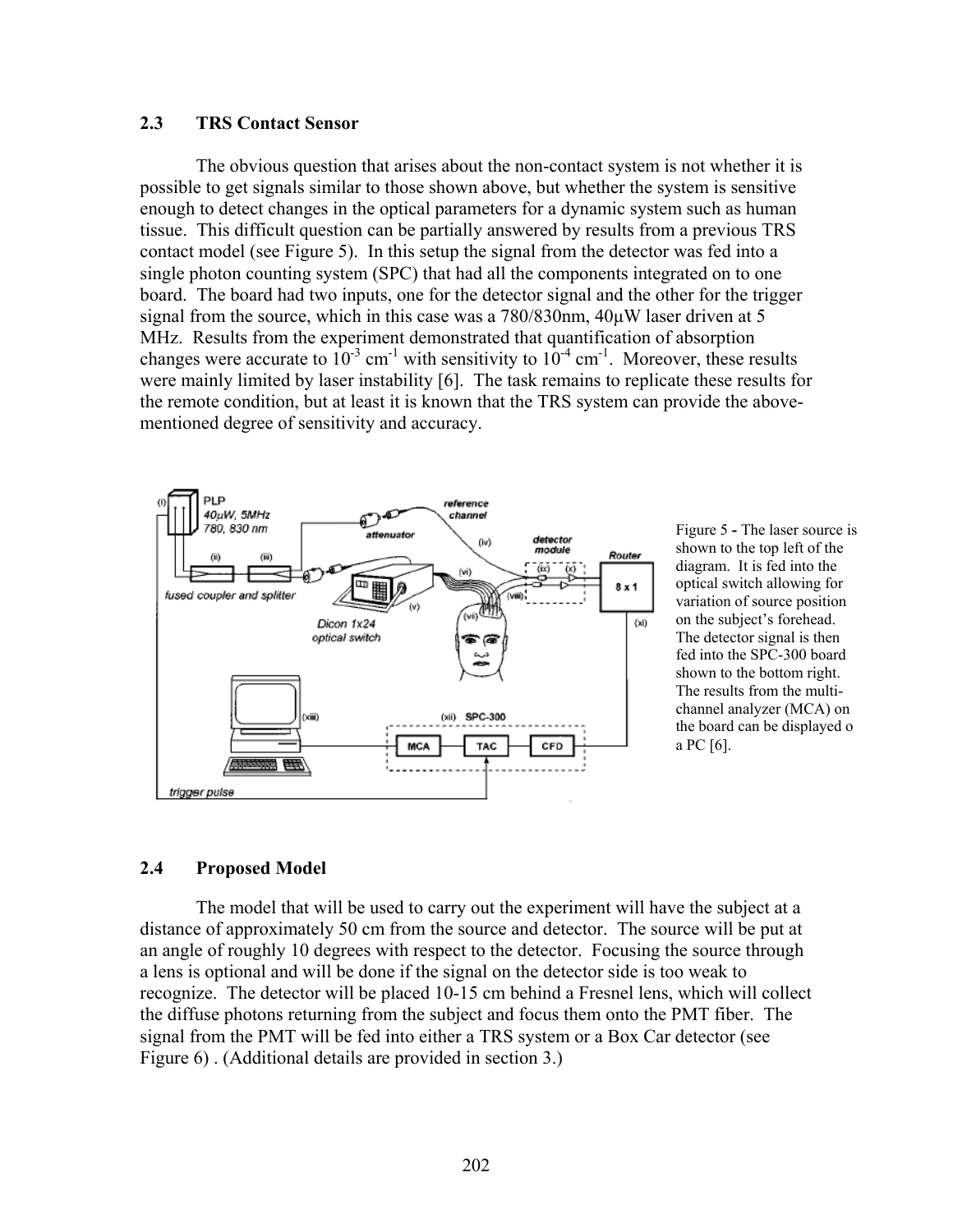

Figure 6 – Illustration of detector/source positioning with respect to the subject

#### **3. SYSTEM DESIGN**

#### **3.1 Analysis by Conventional TRS**

The TRS system design is fairly similar to that shown in the background section, with a few variations. The driver used is a Hewlett Packard 8082A Pulse Generator on a frequency range of 5 to 50 MHz. The amplitude and FWHM (Full-Width, Half-Maximum) of the pulses are below 1.0 V and 5.0 ns, respectively. It is optimal to minimize the FWHM of the driver so that the instrument response function in the result is also minimized (for further discussion, see section 4). The signal from the driver is split

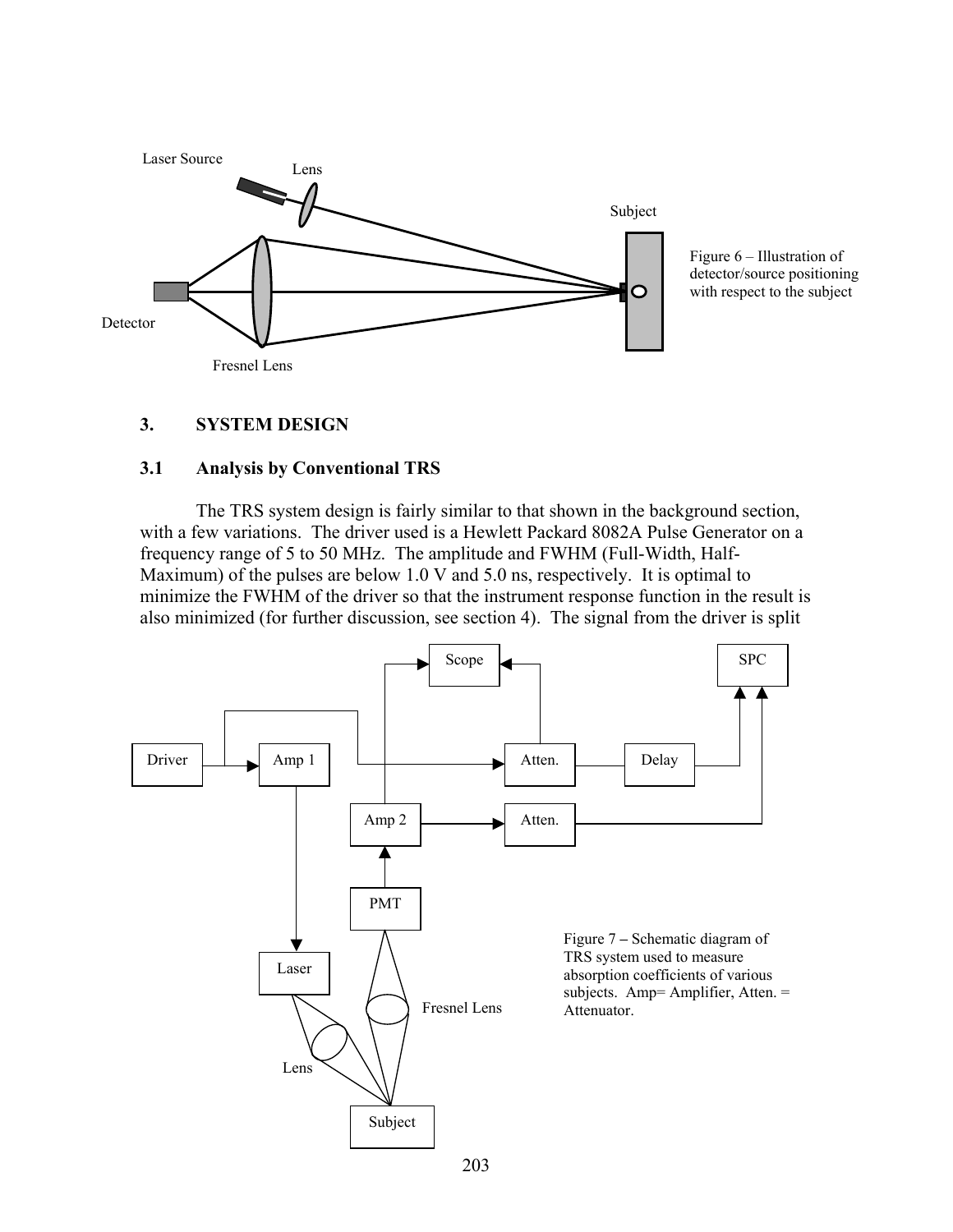into an amplifier and an attenuator. The amplifier (Amp 1) used is a Mini-Circuits Monolithic Amplifier (Model HELA-10b) with 12 dB typical gain and 20 dBm (6.3 V pp for 50- $\Omega$  impedance) max power rating at input. This amplifier feeds the driver signal into the laser (780 nm) for a typical optical power output of approximately 1.2 mW. The two attenuators used are identical and are variable from 1 to above 40 dB attenuation, with 1 W max input power and 50- $\Omega$  impedance at input. They are used to keep the signals being fed into the SPC 300 board below 80 mV p-p, so the attenuation used can range from 10 to 15 dB. The SPC board, purchased from Edinburgh Instruments Ltd, creates the photon migration pattern and displays it on a PC. The attenuator used for the driver signal is fed into a variable delay line (1-70 ns delay via coaxial cable with 20 ps accuracy) before it enters the SPC board, so that the position of the photon migration pattern can be shifted to allow complete visualization of the photon decay.

The PMT used in the system is a Hamamatsu R5600U and is operated in the 800 V range. The PMT signal is fed directly to a Hamamatsu C5994 amplifier (Amp 2), which is made especially for use with PMT signals (10 dBm max power input, 36 dB) gain, 50 KHz to 1.5 GHz frequency range). The signal from this amplifier is split into two. One half goes to an attenuator and eventually to the SPC board. The other half is monitored on the oscilloscope in order to make sure that there is a live PMT signal during testing. It may seem odd that the PMT signal is being amplified and then immediately attenuated before entering the SPC board. The design is set up this way because the SPC board is very sensitive to PMT signals and can create photon migration patterns with a PMT signal that is less than 5 mV. Yet, it is difficult to monitor such a small signal on the oscilloscope. As a result the signal must be amplified first so that it can be monitored, but then attenuated at the next step so that the SPC board does not overflow. The cables used to connect all the components are coaxial BNC cables with  $50-\Omega$ impedance. Finally, a 6.5-inch diameter Fresnel lens is placed 10-15 cm in front of the PMT fiber in order to capture the optical signal from the subject and focus it onto the fiber. Another lens maybe used in order to focus the laser source if deemed necessary. (see Figure 7).

#### **3.2 Analysis by Box Car Detectors**

The TRS system mentioned above is limited by the pulse pile-up distortion. These errors create an upper limit of 0.1 for the ratio of detected photons to the number of excitation events from the laser. For higher values of this ratio mathematical corrections to the data must be made to remove the error [3]. In order to avoid this problem of having an upper limit placed on the number of photons that can be detected, the Box Car detector system can be used instead of the SPC 300 board.

The principle of the Box Car system relies on the concept of gated integrators (see Figure 8). The integrators being used are simple resistor capacitor networks  $(R_1, C_1, R_2, R_3)$  $C_2$ ,  $R_3$ ) and are on a timing schedule, which is controlled by a series of delay lines, flipflops (F.F.), and pin diodes. For example, the first gate is turned on when the impulse from the pulse generator arrives at the first flip-flop. At this point the flip-flop transmits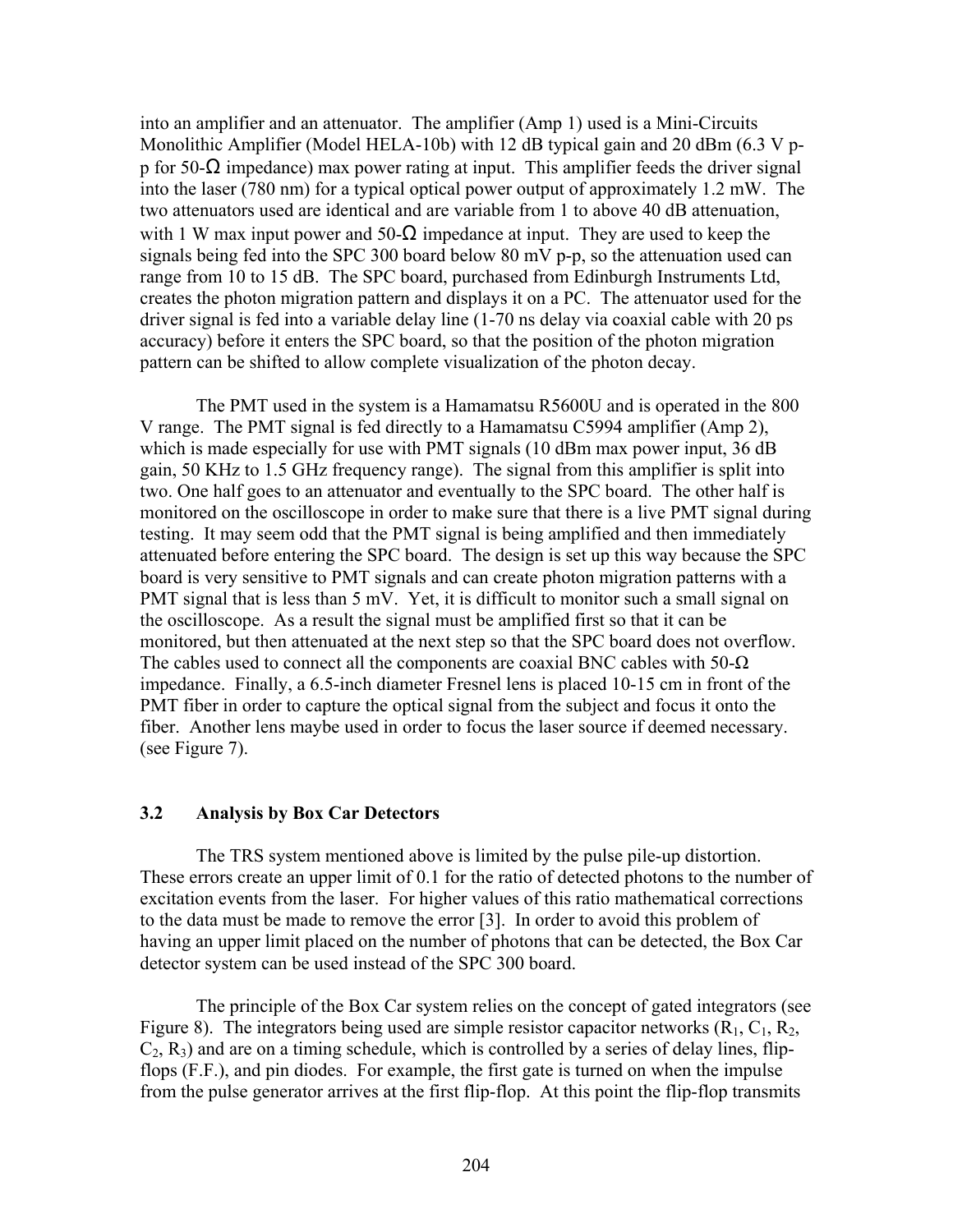the pulse to the pin diode in front of the first integrator. Up to this point the pin diode was acting like a closed switch, but upon receiving the impulse from the pulse generator it conducts current and acts as a closed switch. As a result the signal from the PMT is allowed to travel across the pin diode and enter into the first integrator.

Multi-Wavelength TRS/TRI using Box Car Detectors Timer 20-100 **MHz** 8 bit + CPU  $R_1C_1 \ll R_2C_2 \approx R_3C_2$ Multiplex  $Y = 30dB$ A/D 100 pf Pulse GaAs Generator Detector  $\lambda_2$ (2 ns)<br>and Laser  $D_1$  $\mu_{\mathsf{a}}, \lambda_{\mathsf{1,2,3}}$ #1 **Driver** 2nsec л  $2<sub>ns</sub>$ 1 I I J 100 pf F.F. A nsec  $\mu_{\mathsf{a}}, \lambda_{\mathsf{1,2,3}}$ #2 П 50 ft Cable or B **Compact Delay Lines**  $F.F.$ 100 pf nsec  $\mu_\mathsf{a}, \lambda_\mathsf{1,\,2,\,3}$ #3  $50<sub>0</sub>$ C F.F. etc  $F. F. = flipflop$ **BC 376b** 

The integrator then reports a DC voltage to the first channel of the analog-todigital converter, which is then stored to memory. Hence, the pulse generator was simply

Figure 8 – Illustration of Box Car detector system.  $\#1,2,3$  stand for gate 1,2,3 and so forth. The element before each resistor, capacitor integrator is a pin diode. F.F stands for flip-flop and GaAs detector  $(D_1)$  shown is a Gallium-Arsenide PMT.

acting as a "platform" for the PMT signal to be integrated upon. In order to turn off the first integrator, the original impulse from the pulse generator is also fed though delay line A (shown here as 1 ns). After traveling through the delay line the impulse arrives at the second input of the flip-flop. Once the flip-flop receives the second delayed impulse from the pulse generator it no longer transmits any signal. As a result the pin diode again acts as a closed switch, and the first integrator is turned off. Yet, the same pulse that arrives after a 1 ns delay to the second input of the first flip-flop now arrives at the first input of the first flip-flop and turns on the second integrator according to the same principle. The second flip-flop receives a second input after a 3 ns delay (delay line B). This process can go on for as many gates as needed to reconstruct the logarithmic decay curve in order to measure the absorption coefficient of the subject. The delay lines get longer for the sequential gates because the PMT signal is also getting weaker, and in order to preserve equal signal to noise ratio across all the gates the integration time must increase for the later gates (see Figure 8).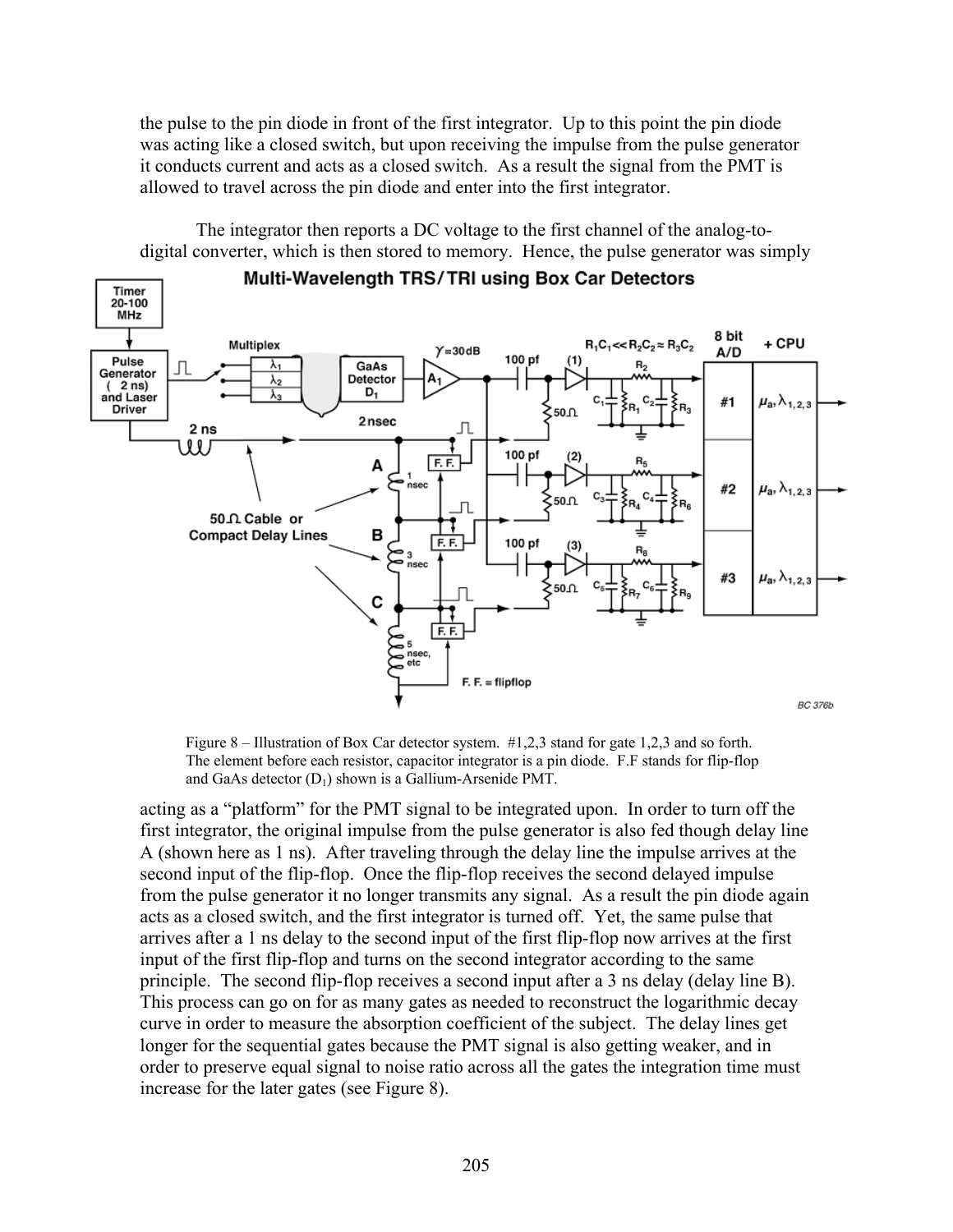The major drawback to the system is the difficulty of finding a flip-flop or other logic device with a response time that can handle the 1 and 3 ns timing needed to run the first few gates. The advantages to the system, on the other hand, are considerable. First, the problem of pulse pile-up can be avoided, since the system is not using a conventional SPC approach. Next, the system can be miniaturized and replicated for as many gates and channels as are needed. For example, it is feasible to have a 3-wavelength source, 8 detectors, and multi-position scanning system via Box Car analysis. It should be noted that Figure 8 shows the system in a contact breast imager model, but it can easily be interchanged with the non-contact NIR cognosensor system. [Note: All Box Car specifications credited to Chance Lab].

## **4. EXPERIMENTAL RESULTS**

#### **4.1 TRS Results**

The following data were recorded with the SPC 300 board for various remote distances of approximately 60 cm from the source/detector system with a high voltage of approximately 900 volts applied to the PMT. Figure 9 shows a linear plot of photon counts versus time across three trials. The first two trials were performed with the subject (phantom 1) in a position to minimize the specular reflection response. Trial 3 was performed with a slight change of angle on the phantom to increase the reflective response.



Figure 10 shows the same data as above except with the y-axis changed to a logarithmic scale. At time = 575 the reflection has ended, and the true photon migration pattern is seen.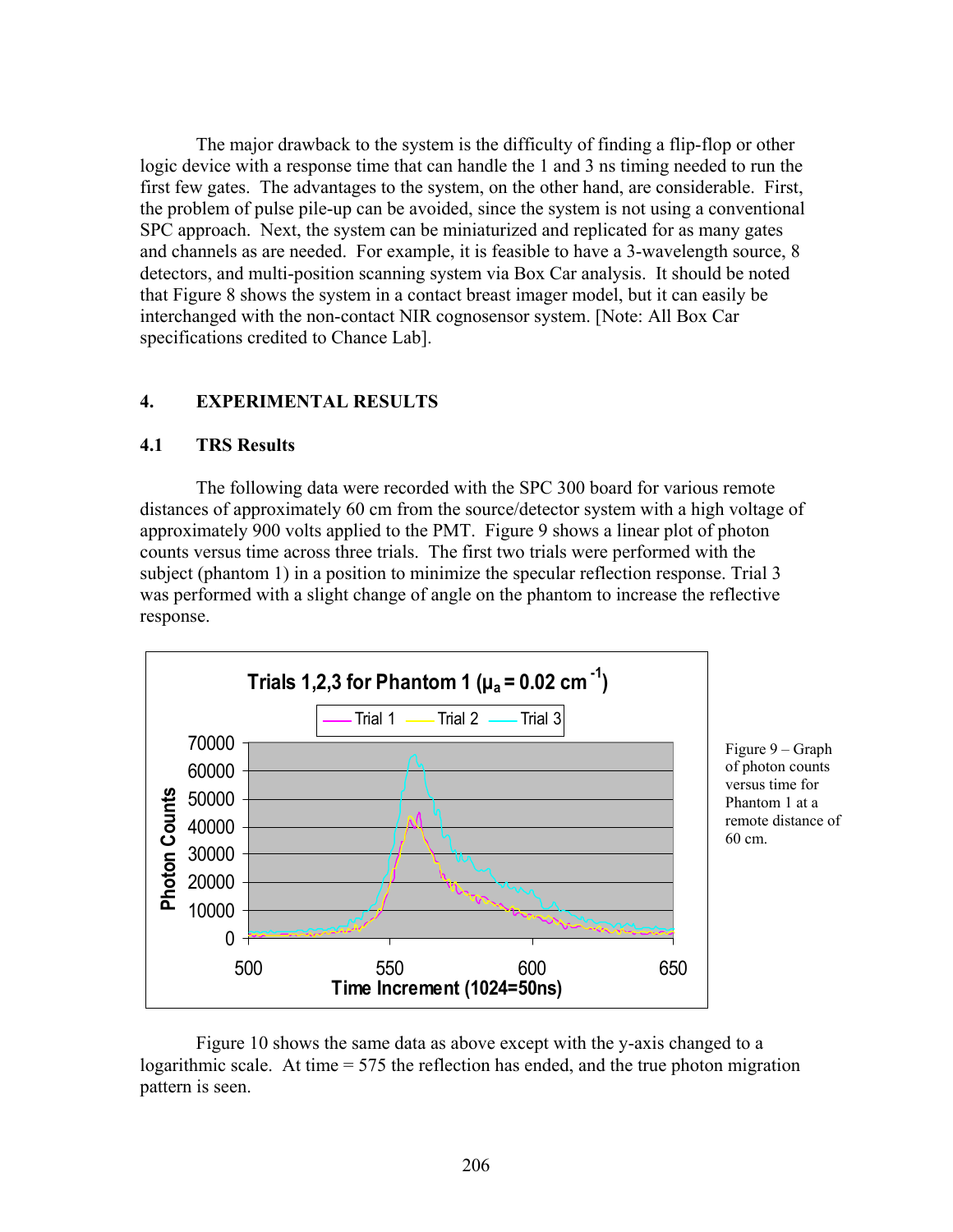

Figure 10 - Graph of log photon counts versus time for Phantom 1 at a remote distance of 60 cm.

Data points 575-625 were used to fit via regression and determine the slope of the logarithmic decay for the photon migration pattern (see Figure 11). Only trial 1 is shown in the figure for convenience (statistics on trial 1 and other two trials are in Appendix C). Converting the decay slopes across all three trials into absorption coefficients yields an average  $\mu_a$  of 0.01387 cm<sup>-1</sup>  $\pm$  4.7% (95% confidence).



The above three trials displayed that the photon migration pattern and specular reflection from Phantom 1 flowed into each other, meaning that there was no time difference between the two responses. However, by changing the attenuation value on the PMT signal entering the SPC 300 board, increasing the PMT voltage to near 1100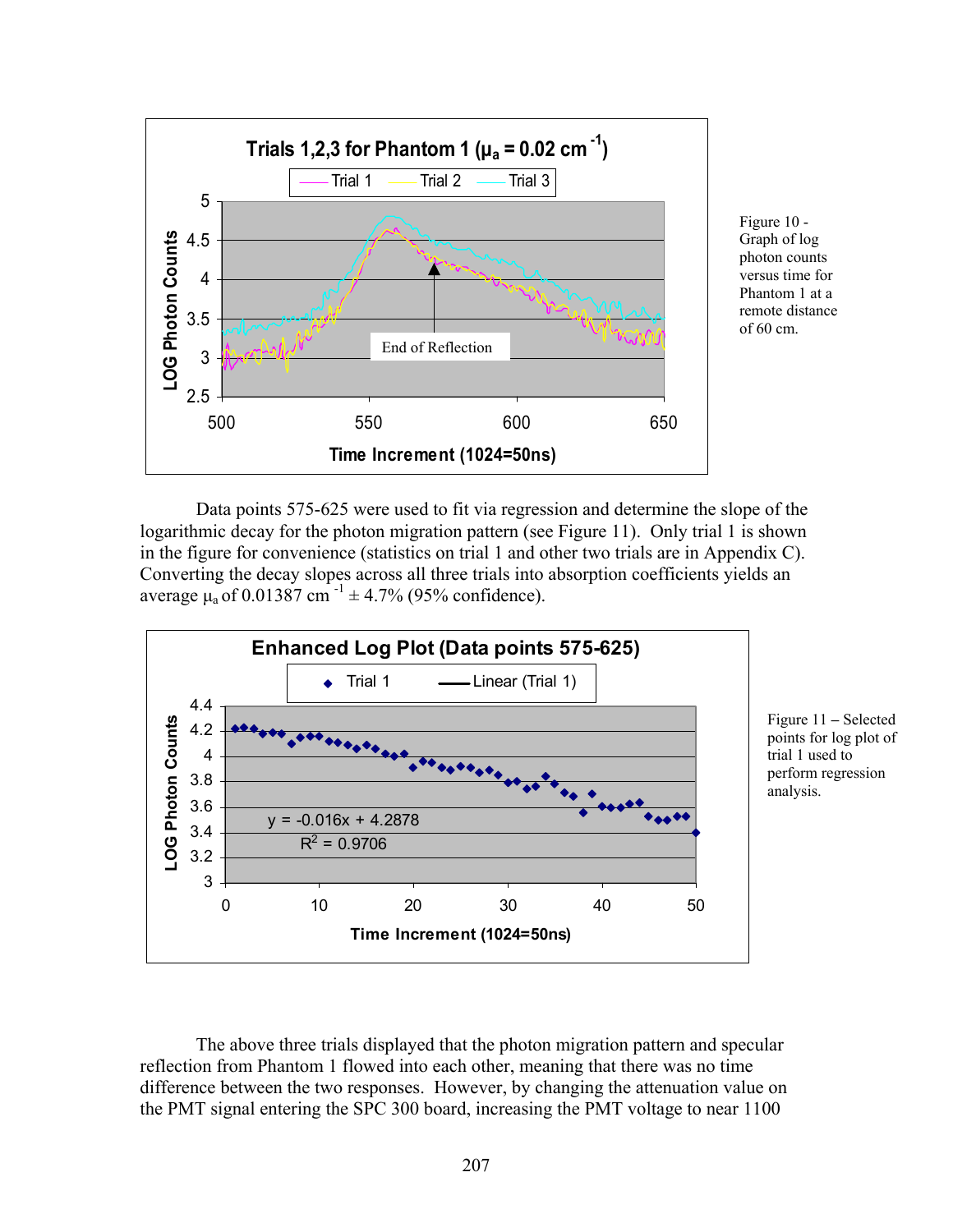volts, and changing to a much higher absorption phantom ( $\mu_a$ = 0.37 cm<sup>-1</sup>), it was possible to separate the two signals (see Figure 12). The signal was too noisy, however, to perform regression analysis (the standard error of slope was greater than 10%). This problem is discussed further in section 5.



Figure 12 **–** Graph of separation of specular reflection and photon migration pattern when attenuation, PMT voltage, and phantom was changed.

#### **4.2 Initial Box Car Results**

Although no flip-flop or logic device was found that was fast enough to handle the timing controlling the gates in the Box Car system, it was still possible to design a 1 gate integrator without the pin diode, delay line, and flip-flop timing system. Figure 13 demonstrates the voltage dampening out of the output of the integrator (R<sub>1</sub>= 50 –  $\Omega$ , C<sub>1</sub>= 100 pF,  $R_2 = 50 - \Omega$ ,  $C_2 = 3$  nF, no R<sub>3</sub> used) when a 1 V p-p impulse was sent through at various frequencies. The voltage was decreased by a factor of 10 at 5.2 MHz.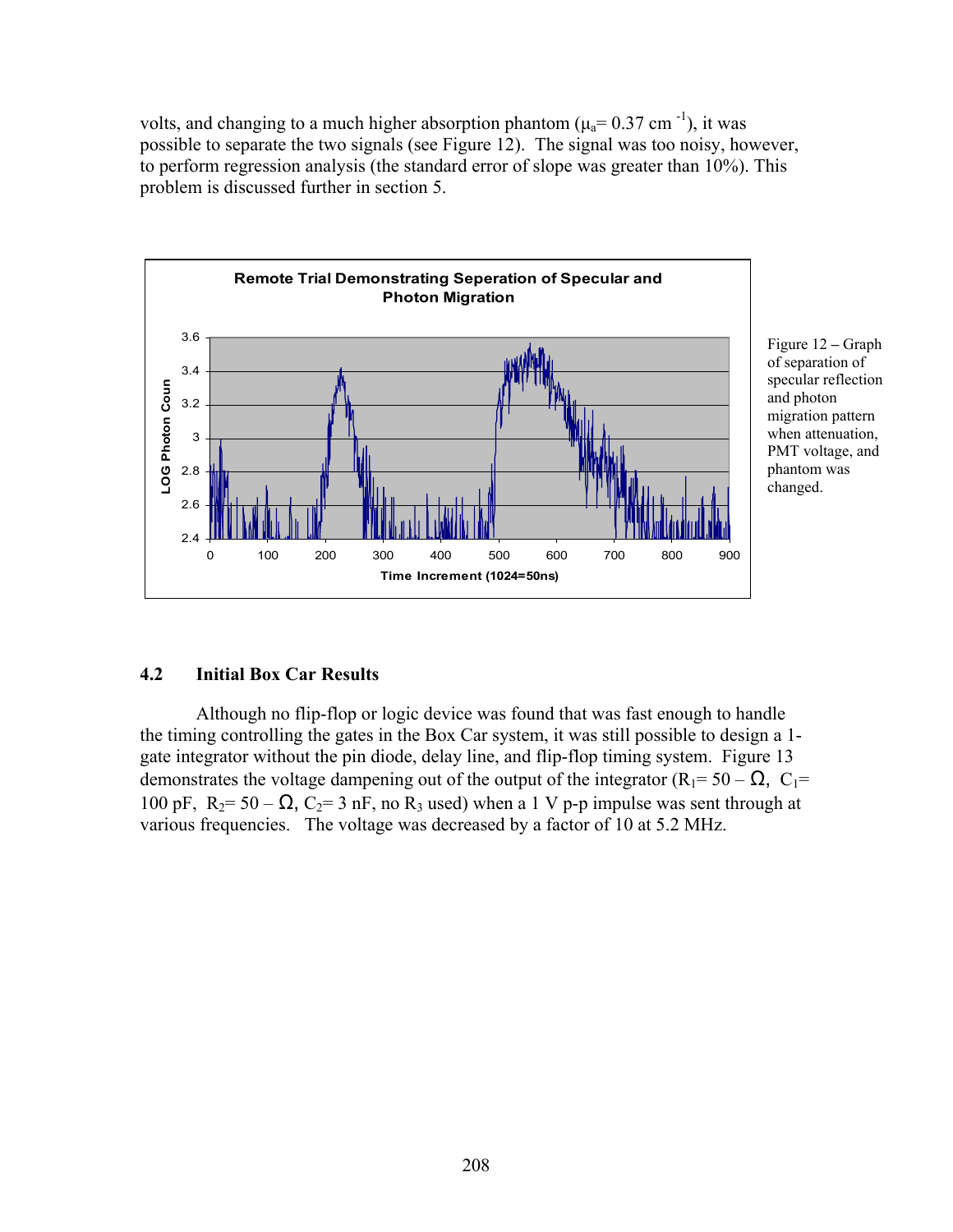

Figure 13 **–**  Graph demonstrating voltage dampening out of 1 gated Box

One of the main purposes of the Box Car system is to stretch the input pulses as they go through the integrator, making the result at the analog-to-digital converter more stable. Figure 14 demonstrates the above-mentioned pulse stretching. At a frequency of 5.2 MHz the input pulse had a FWHM that was 37% as long as the FWHM of the output pulse, thus showing a considerable amount of stretching.



#### **5. DISCUSSION AND CONCLUSIONS**

The results from the TRS system for Phantom 1 ( $\mu_a$  of 0.01387 cm<sup>-1</sup>  $\pm$  4.7%) show roughly 30% error from the actual value of  $0.02 \text{ cm}^{-1}$ . This error would suggest that perhaps the signal being analyzed for the decay slope is not the true photon migration pattern. However, it is important to remember that the signal measured by the SPC 300 board is a convolution of the true signal and another signal known as the instrument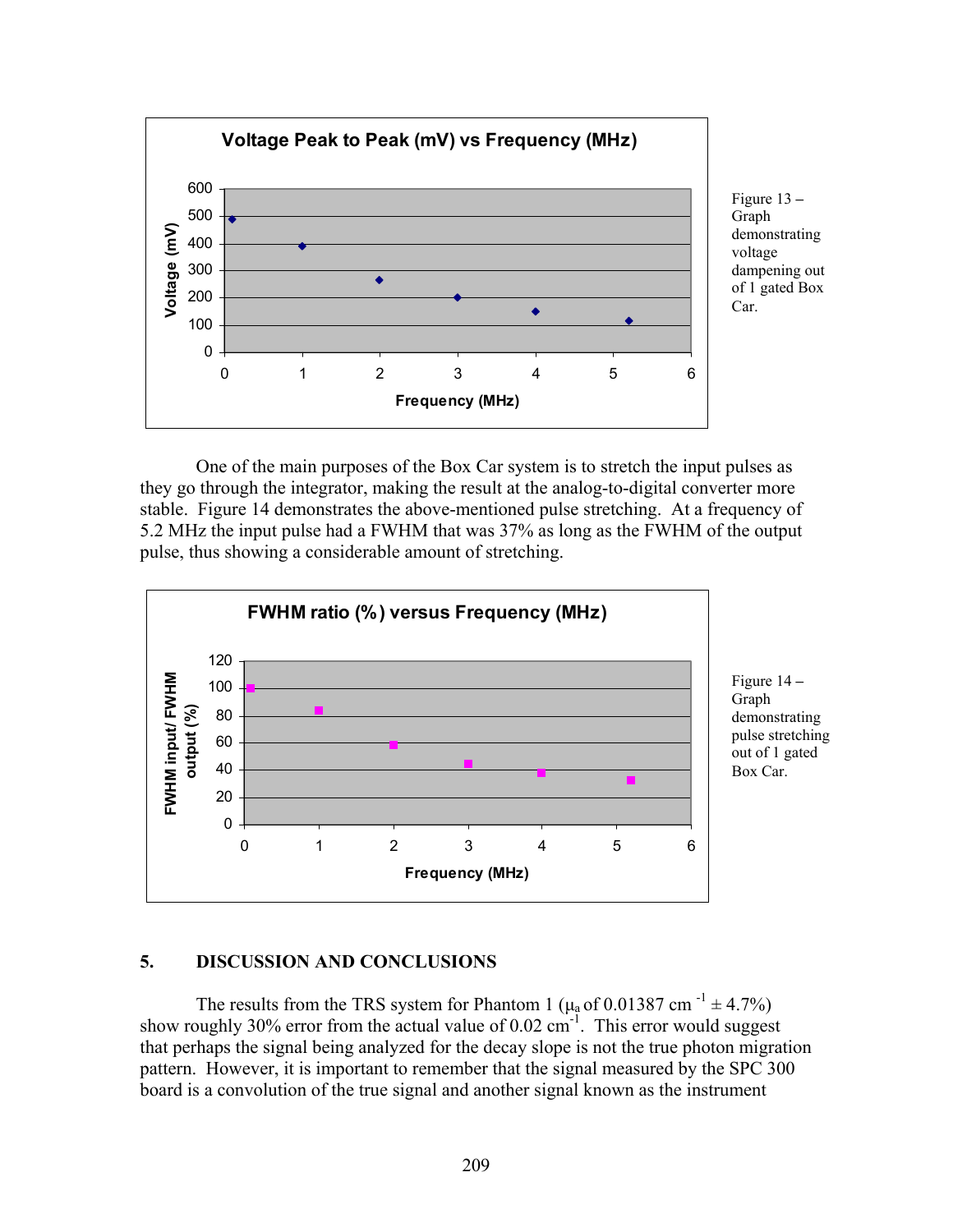response function. The instrument response function is a result of the pulse that is driving the source for the experiment (for this experiment, the Hewlett Packard 8082A Pulse Generator). Therefore, in order to measure an absolute value for  $\mu_a$  the data must first be de-convolved, for which there are various methods [6]. Since it was shown in the results that it is perhaps possible to further separate the specular response and the actual photon migration pattern (see Figure 12), no steps were taken to de-convolve the data since it is not yet known which data set is optimal.

The results from the Box Car system demonstrated that pulses in the frequency range of 1-5 MHz could be handled with the 1-gated integrator in the appropriate fashion (see Figures 13 and 14). If frequencies of up to 50 MHz were applied, one would simply have to experiment with the values of  $C_1$  and  $C_2$  to achieve the appropriate pulse shaping for the analog-to-digital converter.

### **6. RECOMMENDATIONS**

Although it was shown that data could be seen over remote distances with the TRS system, significant work is needed to optimize the system. First, further tests should be done to try to minimize the noise seen when the specular reflection and photon migration pattern are separated. If noise can be reduced, it will be possible to confirm that the second peak that appears is actually a photon migration pattern and not just an artifact from the SPC 300 board or from another component in the system. The first step should be to move the SPC 300 board to another PC and see if the same results can be obtained.

The Box Car system remains largely untouched. However, one option remains to achieve the nanosecond timing needed for the gates. It may be possible to program an emitter coupled logic (ECL) chip or purchase an ECL flip-flop that bhaves in the fashion needed to control the integrator gates.

#### **7. ACKNOWLEDGMENTS**

First, I would like to thank my project advisor, Dr. Britton Chance, for his encouragement, advice, and most importantly his patience. I would also like to thank Dr. Jan Van der Spiegel, the SUNFEST committee, the National Science Foundation, and the Microsoft Corporation for making it possible for undergraduates to pursue meaningful research projects. Lastly, I would like to give special thanks to Leonid Zubkov for developing the laser driver and Zhongyao Zhao and Xavier Intes for their technical expertise and advice with the TRS system.

## **8. REFERENCES**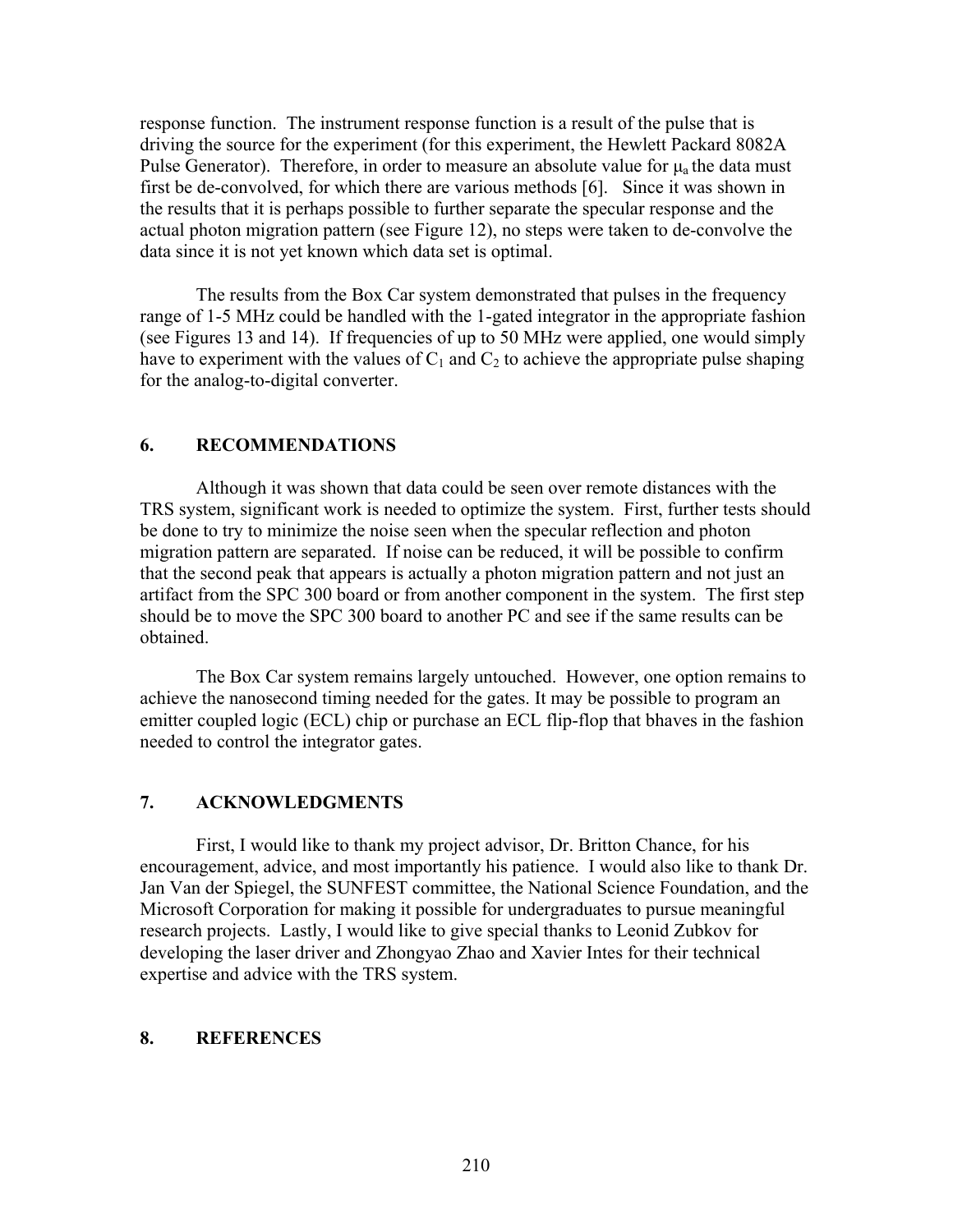**1**- V. Ntziachristos, X. Ma, and B. Chance. Time-Correlated single photon counting imager for simultaneous magnetic resonance and near-infrared mammography. *Rev. of Sci. Instruments, Vol. 69, No. 12,* December 1998, pg 4221.

**2-** B. Chance, S. Nioka, and Y. Chen. Shining New Light on Brain Function. *OE Magazine,* July 2003, pg 16-19.

**3-** D.V. O'connor and D. Phillips. *Time~correlated Single Photon Counting.* Academic Press, London, 1984. Pg 103,164,165.

**4-** F.E.W. Schmidt. *Development of a Time-Resolved Optical Tomography System for Neonatal Brain Imaging.* Thesis submitted at University of London, November 1999. Pg 59,60, 102.

**5-** K. Gangavarapu, Q. Liu, H. Liu, J. Liu, S. Nioka, and B. Chance. *Future Applications of Nanotechnology in the Field of Functional Brain Imaging*. DOE Nanoscale Science Research Center Workshop, Feb. 26-28, 2003.

**6-** V. Ntziachristos, X. Ma, A. G. Yodh, and B. Chance. *Multichannel photon counting instrument for spatially resolved near infrared spectroscopy. Rev. of Sci. Instruments, Vol. 70, No. 1 ,* December 1999, pg 194, 200.

## **9. APPENDICES**

#### **Appendix A : CFD Principle**

The CFD takes the input pulse from the PMT and splits it into two signals. The first signal is attenuated and the second is inverted and delayed. The pulses are then added together creating a bipolar signal that has a zero crossing level. The zero crossing level is then used by the CFD as the point to create the new impulse, which is independent of the original amplitude of the input pulse (see Figure A1). The CFD can also be set to reject any input pulses that have amplitudes falling outside a variable window. This setting allows for rejection of input pulses that are caused by double triggering or are part of the dark current of the PMT [4].

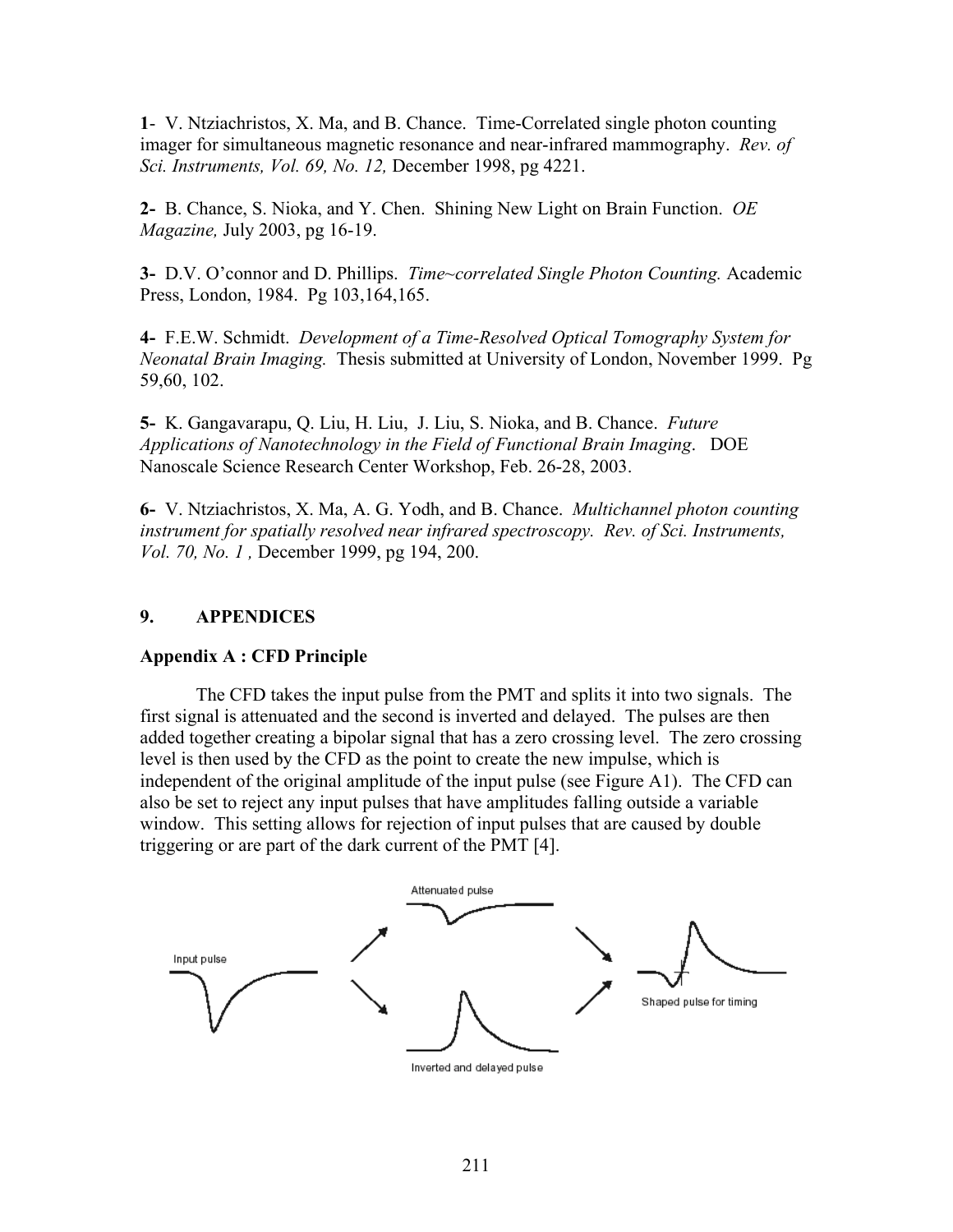Figure A1 - Diagram of CFD timing principle [4].

#### **Appendix B : TAC Principle**

The TAC works with two inputs, a start input and a stop input. Once the TAC receives a start impulse it creates a voltage ramp (after a certain characterstic time delay inherent in the TAC being used). When the TAC receives the corresponding stop impulse it will stop the voltage ramp. Hence, the amplitude of the voltage ramp will be directly proportional to the time between the start and stop impules. Therefore the TAC takes time and directly correlates it to a voltage (see Figure B1).



Figure B1 - Illustration of ideal TAC function when start and stop inputs are provided that are separated on the nanosecond time scale.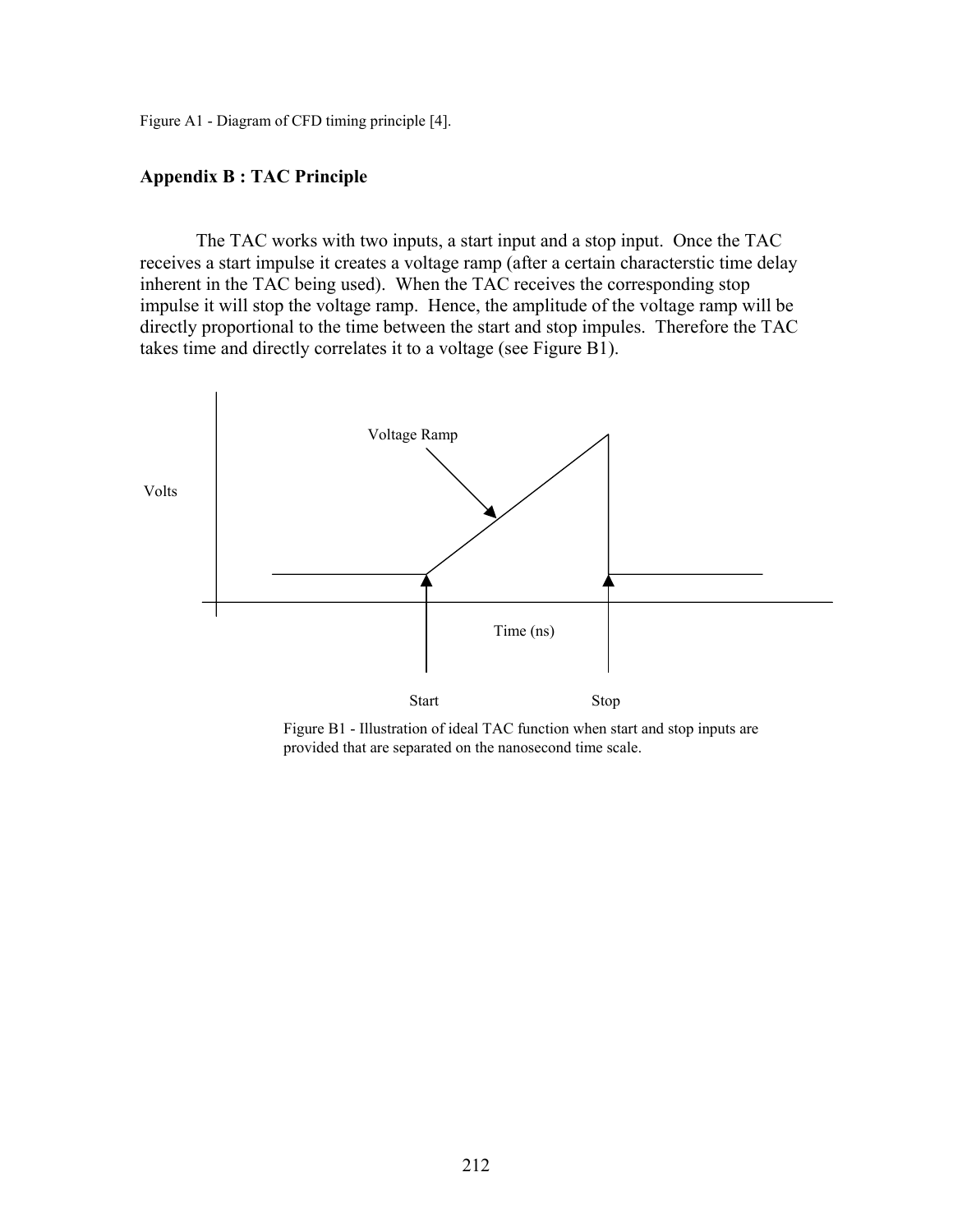**Appendix C : TRS Regression Analysis** 



Figure C1 **–** Graph of points used to do regression analysis on Trial 2 for Phantom 1. Points 575-625 were used and the slope and  $R<sup>2</sup>$  value are listed to the bottom right.